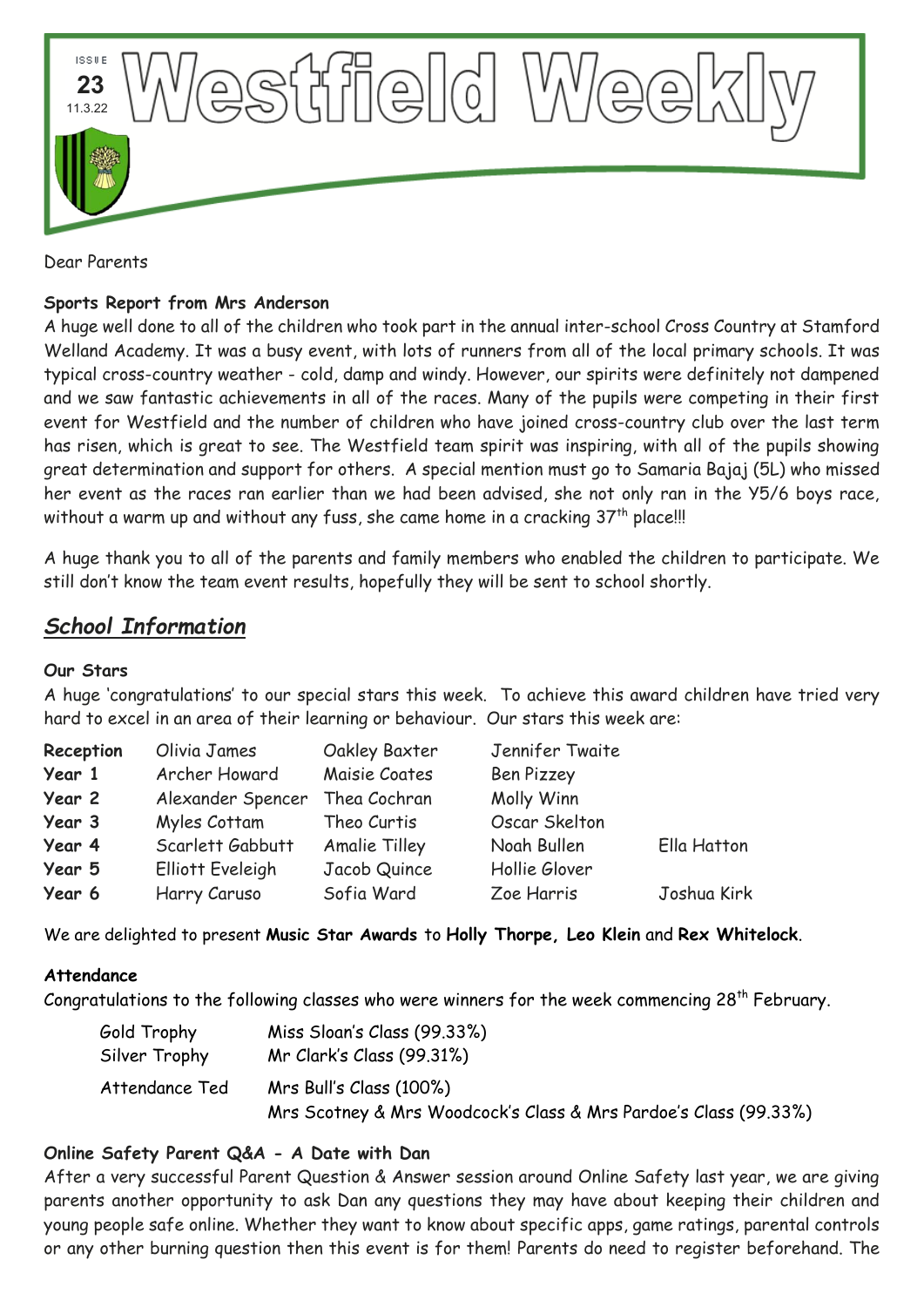event will take place on the 18th May from 6:30pm-7:30pm and the link to sign up is: [https://www.eventbrite.co.uk/e/a-date-with-dan-tickets-287806616337](https://lincolnshire.us8.list-manage.com/track/click?u=3cf59469d7c06d7f6c53d43c3&id=83d6184780&e=4e05b0ef18)

### **Year 2 Parent Assemblies – Next Week**

A reminder that Year 2 are due to welcome you to their class showcase assemblies next week. We would ask that a maximum of 2 people attend per child. The assemblies will be approximately 20 minutes and are an opportunity for children to share the work they have been doing this year. For all assemblies, we would ask that parents enter the school via the middle infant door only – at the front of the school – the door will be opened at 2:20pm each day. Assemblies will be held as follows:

**Y2C** will hold their assembly at 2:30pm on Monday 14th March.

<mark>Y2H</mark> will hold their assembly at <mark>2.30pm on Thursday 17th March.</mark>

We are very much looking forward to welcoming you for these special events.

As per the Parentmail sent yesterday, unfortunately due to sickness absence, the assembly for Mrs Pardoe's class has been temporarily postponed. Once Mrs Pardoe returns to school and the children have been able to rehearse for this event, we will circulate a new date. Thank you for your understanding, I am sure you will join me in wishing Mrs Pardoe a speedy recovery.

#### **School Book Fair**

Thank you to everyone who supported our book fair – you have helped raise an amazing £380 in books for our school.

#### **Oracy Challenge: Alphabet game**

You need to play this game in a group. You can play it with your family at home or a group of friends. You need to pick a topic (e.g. animals) and as you go through the alphabet, each person in the group takes turns to name something that begins with that letter. For example, person 1 could say "antelope", person 2 could say "bird", person 3 could say "cat" etc. The game ends when *no one* can think of a word for a particular letter.

#### **Class Photographs – Postponed**

Unfortunately, due to a rise in Covid cases at school, we have postponed the class photographs that were scheduled for next Monday. We hope the photographer will be able to visit after the Easter holidays and will confirm the date one we have it.

### **Support for Parents - explaining Russia's invasion of Ukraine**

Russia's invasion of Ukraine is distressing and concerning, and we understand children and young people may have questions or be seeking reassurance. While schools are well placed to talk to pupils about the images they are seeing and help them navigate the concepts and issues this brings up we also aware that it raises issues some parents may never have encountered before. Please see the link below - the information is produced by the Department for Education and **shares some useful advice and resources.** [Help for teachers and families to talk to pupils about Russia's invasion of Ukraine and how to help them](https://gbr01.safelinks.protection.outlook.com/?url=https%3A%2F%2Feducationhub.blog.gov.uk%2F2022%2F02%2F25%2Fhelp-for-teachers-and-families-to-talk-to-pupils-about-russias-invasion-of-ukraine-and-how-to-help-them-avoid-misinformation%2F&data=04%7C01%7CEloise.Malam%40lincolnshire.gov.uk%7C482d551169ce409bea6e08da00f66b64%7Cb4e05b92f8ce46b59b2499ba5c11e5e9%7C0%7C0%7C637823355636969632%7CUnknown%7CTWFpbGZsb3d8eyJWIjoiMC4wLjAwMDAiLCJQIjoiV2luMzIiLCJBTiI6Ik1haWwiLCJXVCI6Mn0%3D%7C3000&sdata=uvP6HAMrm9CVC5EmllkoqQJ0iY407m4tr8g%2Fc6rjmVw%3D&reserved=0)  avoid misinformation. - [The Education Hub \(blog.gov.uk\)](https://gbr01.safelinks.protection.outlook.com/?url=https%3A%2F%2Feducationhub.blog.gov.uk%2F2022%2F02%2F25%2Fhelp-for-teachers-and-families-to-talk-to-pupils-about-russias-invasion-of-ukraine-and-how-to-help-them-avoid-misinformation%2F&data=04%7C01%7CEloise.Malam%40lincolnshire.gov.uk%7C482d551169ce409bea6e08da00f66b64%7Cb4e05b92f8ce46b59b2499ba5c11e5e9%7C0%7C0%7C637823355636969632%7CUnknown%7CTWFpbGZsb3d8eyJWIjoiMC4wLjAwMDAiLCJQIjoiV2luMzIiLCJBTiI6Ik1haWwiLCJXVCI6Mn0%3D%7C3000&sdata=uvP6HAMrm9CVC5EmllkoqQJ0iY407m4tr8g%2Fc6rjmVw%3D&reserved=0)

### **Friends of Westfield –** Follow us on Facebook - <https://www.facebook.com/FriendsWestfieldBourne>

**Design a logo competition -** We'd love one of our children to design us a lovely new logo that we can have professionally created into a graphic to use on all our future event publicity materials. Please design your logo entry on an A4 sheet of paper, write your name and class on the back and hand it in to your class teacher by Friday 25<sup>th</sup> March. All entries will be passed on to the FOW committee who will choose their favourite logo and award a prize to the winner.